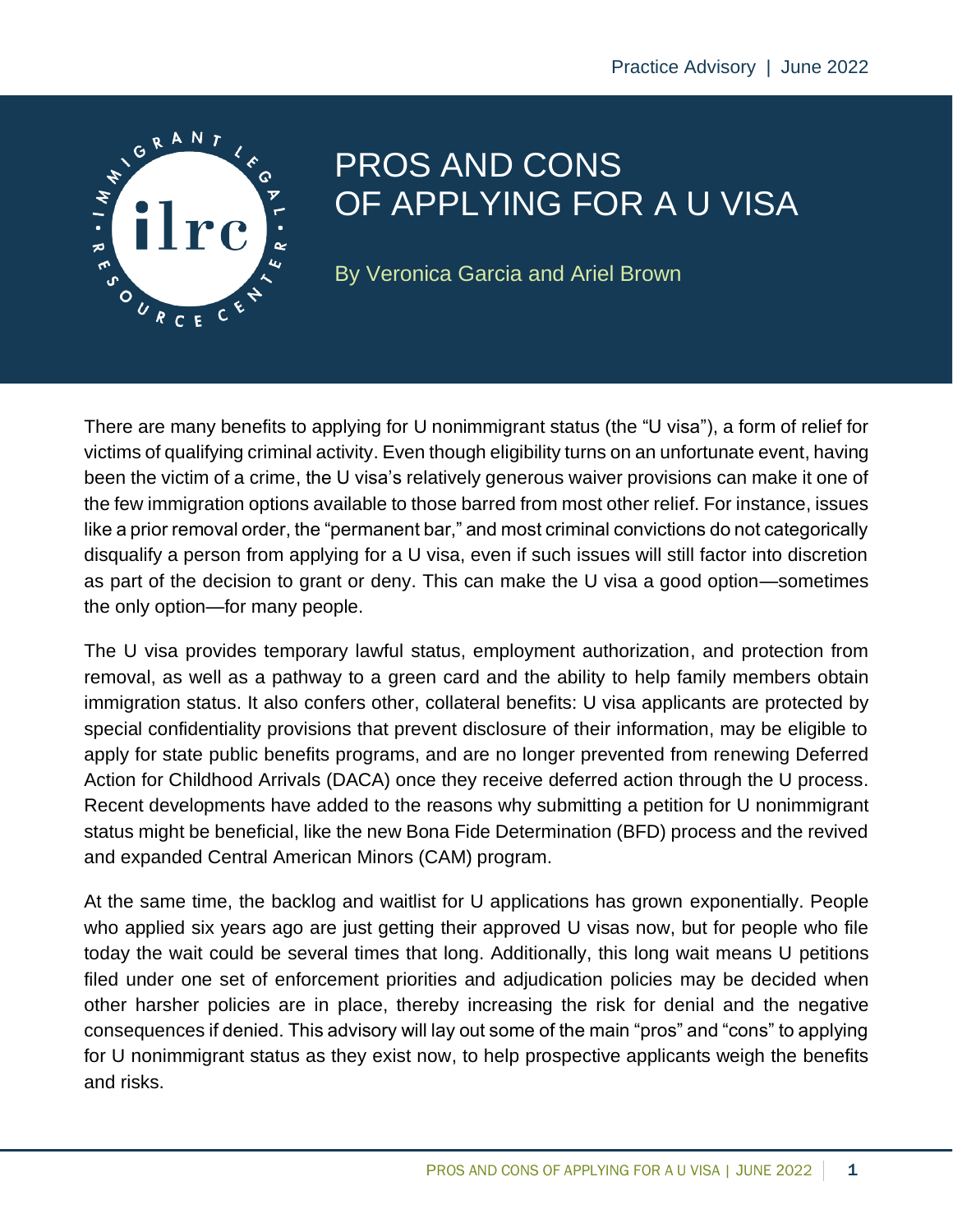## **I. Brief Background on the U Visa**

U nonimmigrant status, commonly referred to as the U visa, $<sup>1</sup>$  is an immigration remedy available</sup> to noncitizens who have been victims of certain serious crimes in the United States. It provides temporary lawful status for four years and allows those granted U nonimmigrant status to stay in the United States, obtain employment authorization, apply for lawful permanent resident status (a "green card") after three years, and help certain qualifying family members obtain immigration status as well.

To apply for a U visa, an applicant must demonstrate:

- They were the victim of qualifying criminal activity (see below) that violated the laws of the United States or occurred in the United States;
- **E** They suffered substantial physical or mental abuse as a result;
- They possess information concerning the criminal activity and have been helpful, are being helpful, or are likely to be helpful in the investigation or prosecution of the criminal activity;
- They have certification from a federal, state, or local law enforcement authority certifying their helpfulness in the detection, investigation, or prosecution of the criminal activity; and
- They are admissible to the United States or demonstrate eligibility for a public interest waiver of any applicable inadmissibility factors.

In order to qualify for a U visa, the individual must have been a victim of "qualifying criminal activity," listed in the regulations at 8 CFR § 214.14(a)(9) as abduction, abusive sexual contact, blackmail, domestic violence, extortion, false imprisonment, female genital mutilation, felonious assault, fraud in foreign labor contracting, hostage, incest, involuntary servitude, kidnapping, manslaughter, murder, obstruction of justice, peonage, perjury, prostitution, rape, sexual assault, sexual exploitation, slave trade, stalking, torture, trafficking, witness tampering, unlawful criminal restraints, or attempt, conspiracy, or solicitation to commit any of the enumerated crimes, and other "similar"<sup>2</sup> related crimes.

<sup>1</sup> Although the terms "U nonimmigrant status" and "U visa" are frequently used interchangeably, very technically these are two different things. Someone who is granted their U petition from inside the United States gets "U nonimmigrant status," allowing them to remain legally in the United States, whereas someone outside the United States is issued a "U visa" to be admitted into the United States.

<sup>2</sup> "Similar" crimes are those where the elements of the crime are substantially similar. *See* 8 CFR § 214.14(a)(9) (definition of qualifying crime or qualifying criminal activity).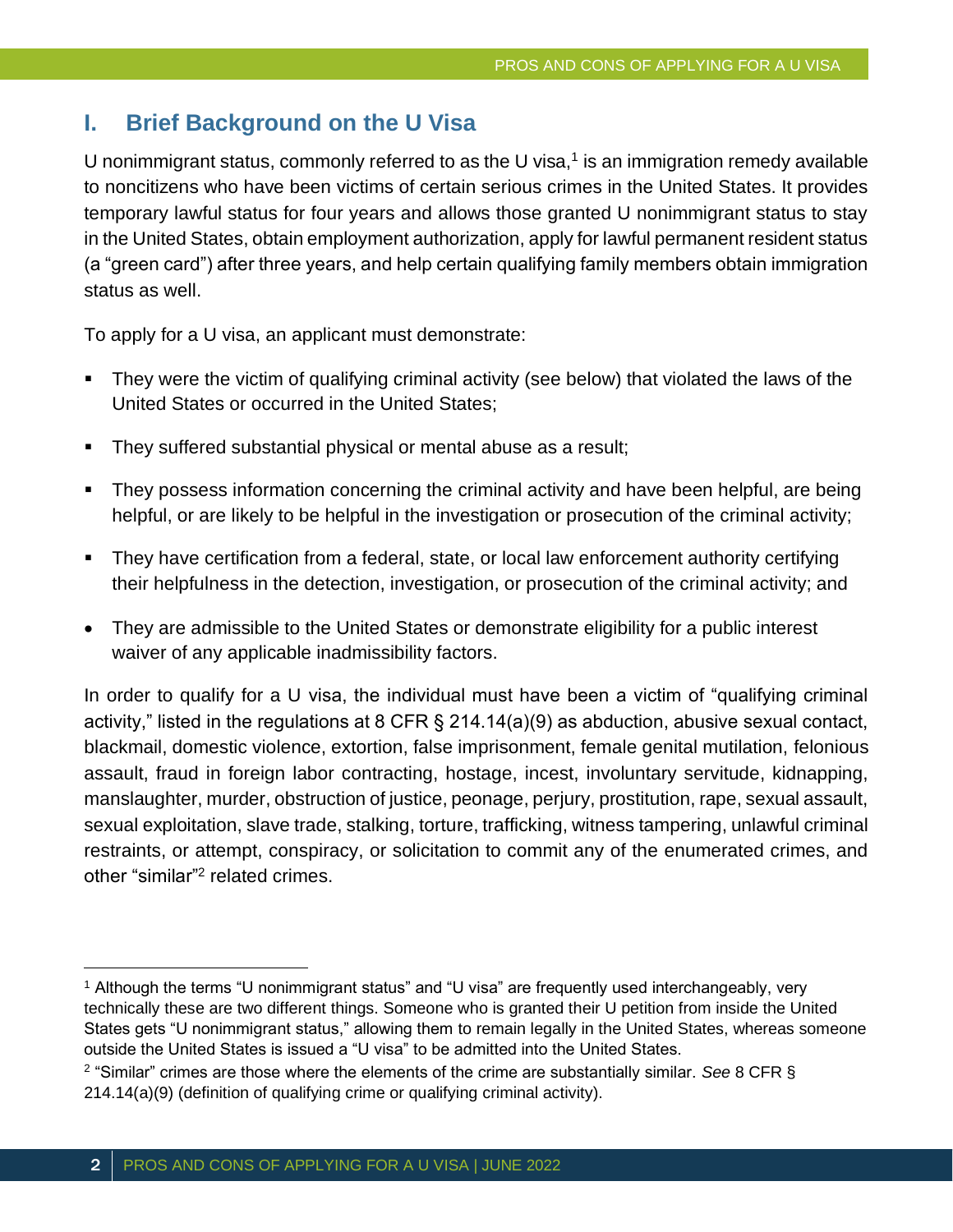While a U petitioner must establish that they are admissible, they may seek a waiver for *any* applicable ground of inadmissible except INA § 212(a)(3)(E), participation in Nazi persecution, genocide, torture, or extrajudicial killing. This means many grounds that have no waiver outside the U context potentially are waivable with the U visa, and also that waivers which in other contexts require a qualifying family member are available to a U petitioner as long as they can show that it is in the public interest to grant the waiver. See Part II, Section A.2. for more details.

There is a statutory cap of 10,000 U visas that may be issued per year.<sup>3</sup> The number of approved U applications far exceeds this amount. Under current backlogged case processing times, applicants face a multi-year wait for U visa adjudication, and then additional time before a U visa can be issued to them due to the cap. While waiting for a U visa to become available, individuals are generally placed on a lengthy waitlist (unless they get BFD, see below) after their petition has been preliminarily reviewed and found approvable. Once a person is added to the U visa waitlist, they receive deferred action (protection from removal) and are eligible to apply for work authorization, which can be renewed while they wait for final adjudication of their U application.

## **II. "Pros" of Applying for a U Visa**

With its generous waiver provisions, the U visa can be a rare chance to apply for immigration relief. Approval for U status provides temporary lawful status, work authorization, a pathway to permanent legal status that is not barred by almost all grounds of inadmissibility, and the ability to help family members obtain immigration status. See Section A, below.

Beyond those benefits directly associated with the U visa, other benefits of applying for U status include:

- Special confidentiality provisions;
- Eligibility for public benefits in many states;
- New Bona Fide Determination (BFD) process that enables certain "bona fide" applicants to get work permission and deferred action sooner than they would through the waitlist process, while their U petition is still pending;
- Revived and expanded Central America Minors (CAM) parole program, which includes U petitioners amongst those who can utilize the program to bring their children living abroad to the United States;

<sup>&</sup>lt;sup>3</sup> INA § 214(p)(2). The cap only applies to principal U applicants, not derivatives.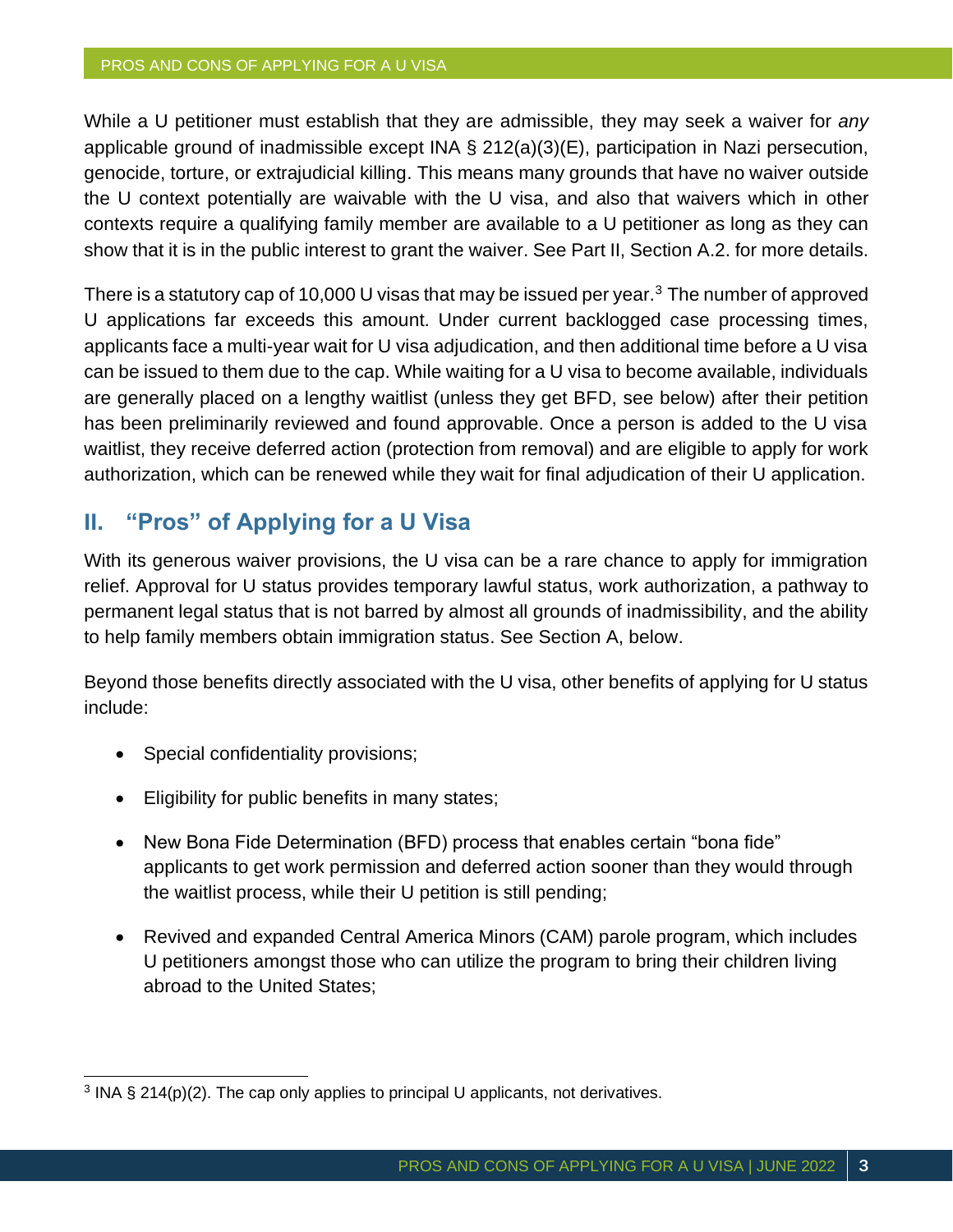- Recent "victims-centered" ICE guidance that provides for special consideration of immigrant survivors, including U petitioners and U visa holders, in the enforcement context; and
- Change in policy that no longer prevents individuals with Deferred Action for Childhood Arrivals (DACA) from renewing their DACA once they are granted deferred action through the U process.

See Section B, below.

## **A. General U Visa Benefits**

#### **1. Ability to Help Qualifying Family Members Apply for Immigration Status Too**

U visa petitioners can help close family members obtain immigration status through the U visa process. As with principal petitioners, for many family members the U visa process may be one of the few ways they will be able to get legal status in the United States due to otherwise disqualifying criminal or immigration history.

U petitioners can include their spouses and children (unmarried and under age 21) as derivatives on their U visa petition using Form I-918A. If the principal petitioner is under 21 years old at the time they properly file their petition on Form I-918, in addition to their spouse and children they can include their parents and unmarried siblings under 18 years of age.<sup>4</sup> Family can also be included later; for family members who were not included as derivatives at the nonimmigrant application stage, there is a separate petitioning process for qualifying family members, using Form I-929, that can occur at the same time the principal adjusts status to lawful permanent resident or after they adjust (as long as the family relationship was in existence at the time the principal's adjustment was granted).

U visa derivatives are not subject to the 10,000-visa limit set by the statute; their petitions are simply tied to the principal's.

#### **2. Waiver Available for Most Inadmissibility Grounds**

Petitioners for U nonimmigrant status are subject to the grounds of inadmissibility at INA § 212(a), with the exception of the public charge ground.<sup>5</sup> As part of the U visa application process, a waiver is available for most grounds of inadmissibility that apply. Specifically, under INA § 212(d)(14) a petitioner for a U visa may apply for a waiver of any applicable inadmissibility

<sup>&</sup>lt;sup>4</sup> Age is assessed at time of filing the principal's petition. INA § 101(a)(15)(U)(ii)(I).

<sup>5</sup> U applicants are exempt from the public charge ground of inadmissibility. *See* INA § 212(a)(4)(E)(ii).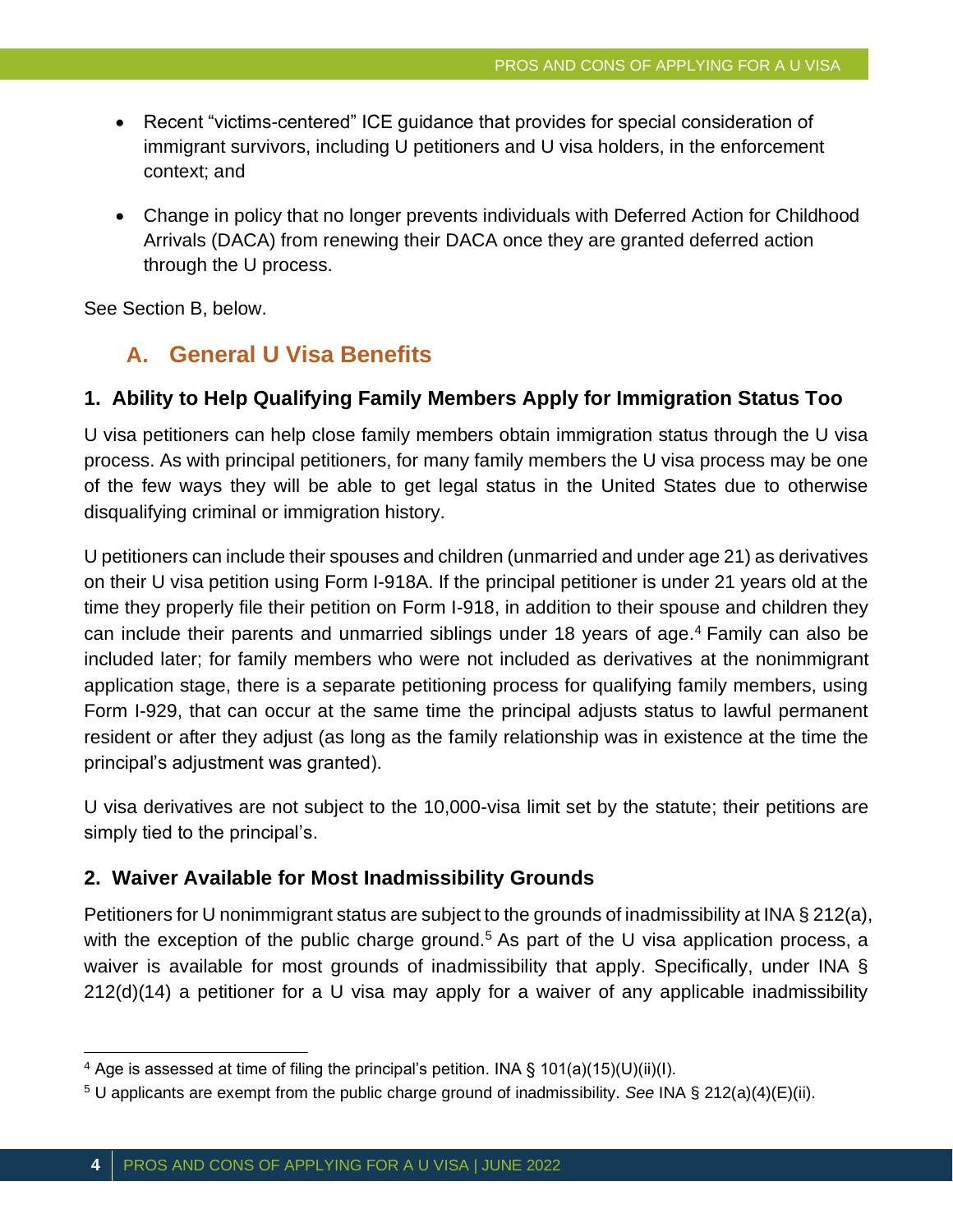ground except for participation in Nazi persecution, genocide, torture, or extrajudicial killing (INA  $\S$  212(a)(3)(E)).

All other grounds are potentially waivable, although they will still factor into the discretionary decision to grant or deny, and in recent years USCIS has become less likely to grant waivers for U petitioners with criminal grounds of inadmissibility. Thus, it is important to consult with practitioners who are familiar with recent U visa adjudication trends and practice before submitting a U petition for someone who might have strong negative factors and criminal  $inadmissibility$  issues. $6$  Nonetheless, this generous waiver provision means that individuals foreclosed from most other affirmative immigration relief options may be able to obtain lawful status through the U visa.

#### **3. Work Authorization and Pathway to Lawful Permanent Resident Status**

U visa holders are given employment authorization which will allow them to work lawfully while they are in U nonimmigrant status. This work authorization is available to U petitioners once they either are issued Bona Fide Determination (BFD), discussed below, or are placed on the U waitlist. In addition, once the U petitioner is granted U status, they will also receive authorization to work lawfully while they remain in U status.

U visa holders may apply for adjustment of status to lawful permanent resident after being in U status for three years. Unlike the U visa, there is no numerical cap on the number of U-based adjustments that may be granted annually. U visa holders adjust under section 245(m) of the INA, a special section in the statute that applies only to those people who have received U status. Under this provision, the only ground of inadmissibility that applies to U nonimmigrants at time of adjustment is INA § 212(a)(3)(E) (participants in Nazi persecution, genocide, torture, or extrajudicial killings). Other than this, 245(m) U adjustment applicants are not required to establish that they are admissible. However, the adjustment grant is discretionary, and USCIS still may consider other inadmissibility grounds as part of the exercise of discretion.<sup>7</sup>

## **B. Other Benefits of Applying for U Visa**

#### **1. Special Confidentiality Protections**

U nonimmigrant petitioners are covered under special confidentiality protections contained in 8 U.S.C. § 1367. This provision prohibits employees with the Department of Homeland Security,

<sup>6</sup> However, as is discussed in Part III, the long wait for a final decision in a U visa case makes it nearly impossible to fully predict how borderline cases, with strong negative factors, might be handled.

<sup>7</sup> *See* 8 CFR § 245.24(d)(11) ("Although U adjustment applicants are not required to establish that they are admissible, USCIS may take into account all factors, including acts that would otherwise render the applicant inadmissible, in making its discretionary decision…").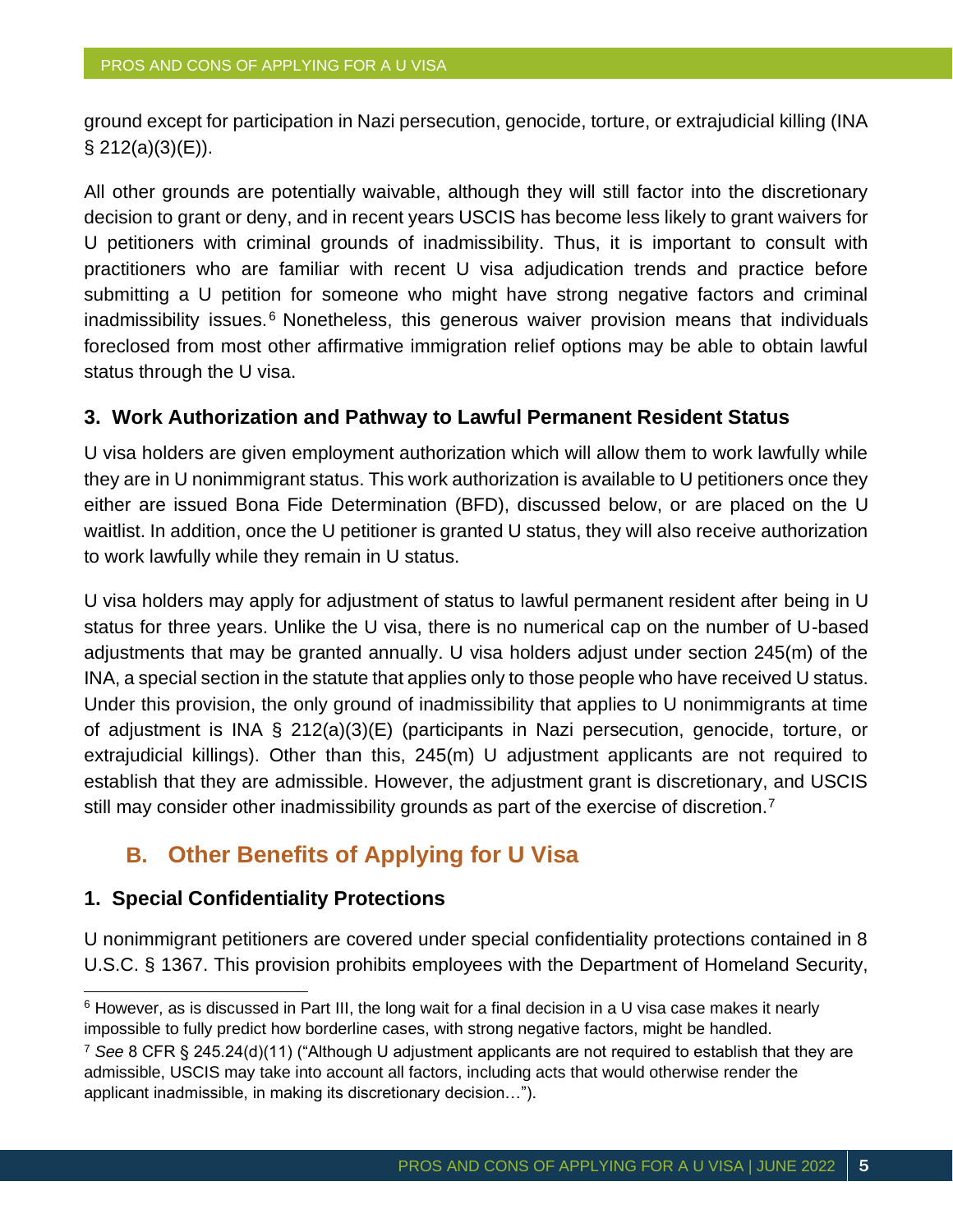including officials with USCIS and ICE, as well as Department of Justice and Department of State, from making adverse admissibility or deportability determinations based solely on information provided by the perpetrator of the criminal activity. It also prohibits officials from disclosing any information about a U application to anyone, especially a potential abuser or perpetrator in the case.

#### **2. Eligibility for Public Benefits**

In some states, like California, individuals are eligible for certain public benefits with a copy of the receipt notice proving that they have submitted a petition for U nonimmigrant status.<sup>8</sup> California allows applicants for U status to apply for state and local benefits and social service programs including Refugee Cash Assistance (RCA), California Food Assistance Program (CFAP), CalWorks, Cash Assistance Program for Immigrants (CAPI), In-Home Support Services (IHSS), Employment Social Services, Medi-Cal, General Assistance (GA), state food stamps, and Healthy Families, if they meet the eligibility requirements of the respective programs.

For information on public benefits eligibility for U applicants in other states, consult the National Immigration Law Center (NILC), [https://www.nilc.org/issues/economic-support/.](https://www.nilc.org/issues/economic-support/)

#### **3. Option to Get Work Authorization and Deferred Action Sooner Through New Bona Fide Determination (BFD) Process**

On June 14, 2021, USCIS announced the U nonimmigrant "bona fide determination" process, an attempt to address the massive waitlist and backlog created by the U visa cap and long case processing times. This process gives certain U visa petitioners and their family members work authorization and deferred action while they wait for their U petition to be fully adjudicated.<sup>9</sup> Historically, U visa petitioners have had little to no protection while their petitions were pending, and the BFD is an attempt to give them protection (and work permission) sooner.

Petitioners who are issued BFD will get the benefit of deferred action and work authorization for four years while they continue to wait for their U visa adjudication; it can also be renewed. BFD issuance also satisfies the prima facie standard that ICE considers when granting a stay of removal for a pending  $U$  case.<sup>10</sup>

<sup>&</sup>lt;sup>8</sup> Although individuals may be hesitant to access public benefits due to public charge, U nonimmigrants are exempt from the public charge ground of inadmissibility and thus should access all benefits for which they qualify, without fear of negative public charge consequences.

<sup>&</sup>lt;sup>9</sup> U.S. Citizenship and Immigration Services Policy Manual (USCIS-PM), Vol. 3, Part C, Ch. 5. <sup>10</sup> 3 USCIS-PM C.5(C)(4).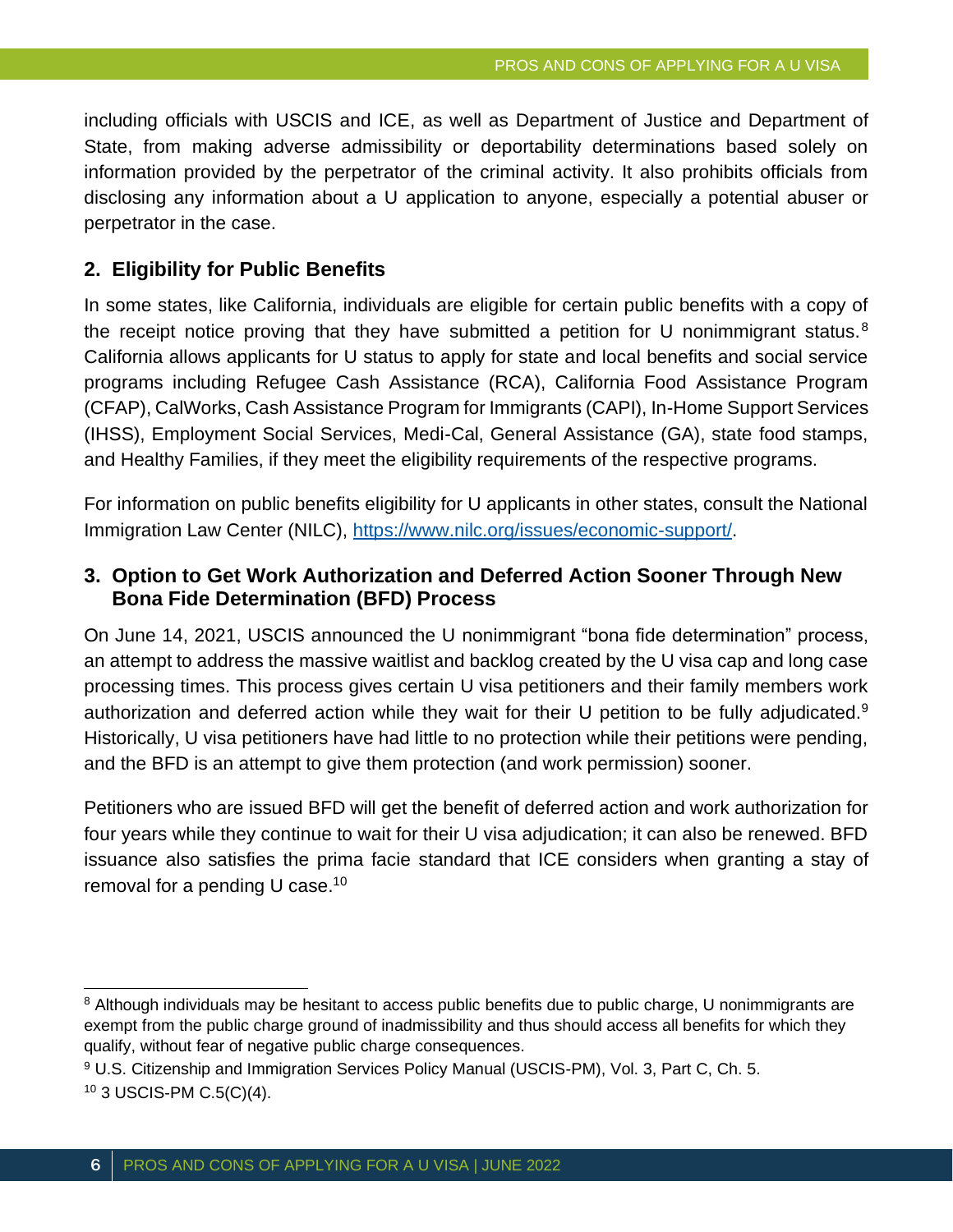The BFD process is available to all pending U petitions and those that will be filed in the future. This process can benefit both the principal petitioner and qualifying family members<sup>11</sup> if they are living in the United States.<sup>12</sup> There is no separate application process to request BFD review; USCIS will initiate BFD review on all pending U petitions that have not yet undergone waitlist adjudication where the petitioner is residing in the United States.

USCIS will not favorably exercise its discretion to issue BFD for individuals deemed to be a threat to national security or public safety or who present other adverse factors, based on the results of the background check conducted as part of the overall U application process. Individuals whose background checks show convictions—or even just arrests—for offenses related to aggravated assault; sexual abuse; firearms; child pornography; or drug manufacturing, distributing, or sale, among other offenses, will likely be seen as raising "public safety" concerns and not issued BFD.

For more information on the U BFD process, see ILRC's practice advisory, *Overview of the New U* Nonimmigrant ("U Visa") Bona Fide Determination (Dec. 3, 2021)<sup>13</sup> and the USCIS Policy Manual on BFD at Volume 3, Part C, Chapter 5.

#### **4. Ability to Bring Children to the United States through Revived and Expanded Central American Minors (CAM) Parole Program**

In March 2021, the Biden administration launched a phased reopening and expansion of the Central American Minors (CAM) program, after the program had previously been terminated in 2018. CAM allows certain parents—and, with the expansion, legal guardians—who are lawfully present in the United States to bring their children living in El Salvador, Guatemala, or Honduras to the United States. The original CAM parole program allowed parents who were lawful permanent residents or who had been granted Temporary Protected Status, parole, deferred action, deferred enforced departure, or withholding of removal to petition to bring their children to the United States through this program. As part of the 2021 expansion, parents or legal guardians with pending U visa petitions (or pending asylum applications) filed before May 15, 2021 can now also apply to bring their children to the United States through the CAM program.

<sup>&</sup>lt;sup>11</sup> Family members are eligible for BFD if the principal U petitioner is issued BFD and they have properly filed a complete I-918A with evidence of the qualifying family relationship to the principal U petitioner.

<sup>&</sup>lt;sup>12</sup> Although a person can also apply for a U visa from outside the United States, USCIS says it does not have the authority to provide deferred action or work authorization for petitioners residing outside the United States thus these individuals are left out of the BFD process. If the principal U applicant is living outside the United States, unfortunately qualifying family members cannot get BFD even if they are living in the United States. *See* 3 USCIS-PM C.5(C)(7).

<sup>13</sup> *See* [https://www.ilrc.org/overview-new-u-nonimmigrant-%E2%80%9Cu-visa%E2%80%9D-bona-fide](https://www.ilrc.org/overview-new-u-nonimmigrant-%E2%80%9Cu-visa%E2%80%9D-bona-fide-determination)[determination.](https://www.ilrc.org/overview-new-u-nonimmigrant-%E2%80%9Cu-visa%E2%80%9D-bona-fide-determination)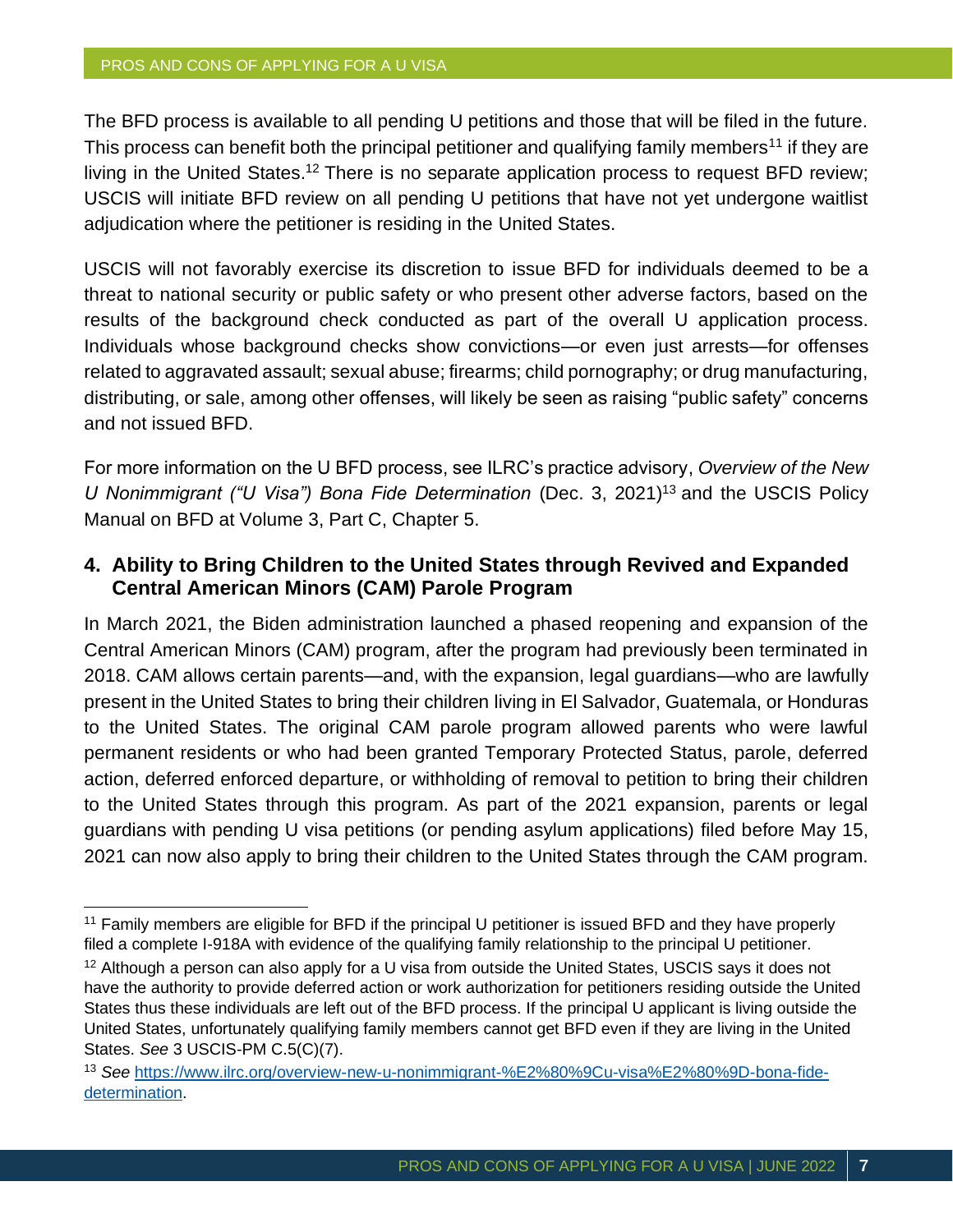There is no fee to apply for the CAM program. For help applying, individuals should contact a designated resettlement agency in the United States.

For more information, see ILRC factsheet on the CAM program, available at [https://www.ilrc.org/central-american-minors-program,](https://www.ilrc.org/central-american-minors-program) and the USCIS webpage on CAM at [https://www.uscis.gov/CAM.](https://www.uscis.gov/CAM)

### **5. Protections Under Current ICE "Victim-Centered" Approach to Immigration Enforcement**

On August 10, 2021, U.S. Immigration and Customs Enforcement (ICE) issued a new directive entitled "Using a Victim-Centered Approach with Noncitizen Crime Victims," meant to aid in minimizing the chilling effect that civil immigration enforcement actions may have on the willingness and ability of noncitizens survivors of crimes to contact and engage with law enforcement. Under this directive, ICE is instructed to refrain from enforcement action against noncitizens who are survivors of crimes or have witnessed a crime. This includes individuals who are recipients of survivors-based immigration benefits, like U visas, as well as those with pending applications for U status (or other victim-based relief, not discussed in this advisory).

The policy states that ICE will generally defer enforcement decisions for individuals covered by this directive until USCIS makes a final determination on the pending victim-based immigration benefit or, in the U context, decides not to issue bona fide determination.<sup>14</sup> For those with a pending victim-based application who have final removal orders, the policy states that, absent exceptional circumstances, ICE should generally issue a stay of removal.<sup>15</sup> If an individual has an immigration application approved or has been placed on the waitlist as a U petitioner, the policy directs ICE to review the case for the exercise of prosecutorial discretion, including considering the release of the individual if they are in ICE custody, so long as it is not prohibited by law and no exceptional circumstances apply.<sup>16</sup> In addition, the policy also directs ICE to coordinate with USCIS where the individual has a pending victim-based immigration petition.

For more information on this policy, see ASISTA's *Q&A on ICE Directive: Using a Victim-Centered Approach with Noncitizen Crime Victims*, available at [https://asistahelp.org/wp](https://asistahelp.org/wp-content/uploads/2021/08/ASISTA-Policy-Alert-New-ICE-Guidance-on-Victim-Centered-Approaches.pdf)[content/uploads/2021/08/ASISTA-Policy-Alert-New-ICE-Guidance-on-Victim-Centered-](https://asistahelp.org/wp-content/uploads/2021/08/ASISTA-Policy-Alert-New-ICE-Guidance-on-Victim-Centered-Approaches.pdf)[Approaches.pdf.](https://asistahelp.org/wp-content/uploads/2021/08/ASISTA-Policy-Alert-New-ICE-Guidance-on-Victim-Centered-Approaches.pdf) An ILRC practice advisory on this directive is also forthcoming.

<sup>14</sup> U.S. Immigration and Customs Enforcement, *Using a Victim-Centered Approach with Noncitizen Crime Victims*, 2 (Aug. 10, 2021), [https://www.ice.gov/doclib/news/releases/2021/11005.3.pdf.](https://www.ice.gov/doclib/news/releases/2021/11005.3.pdf)

<sup>15</sup> *Id*. at 8.

<sup>16</sup> *Id.* at 9.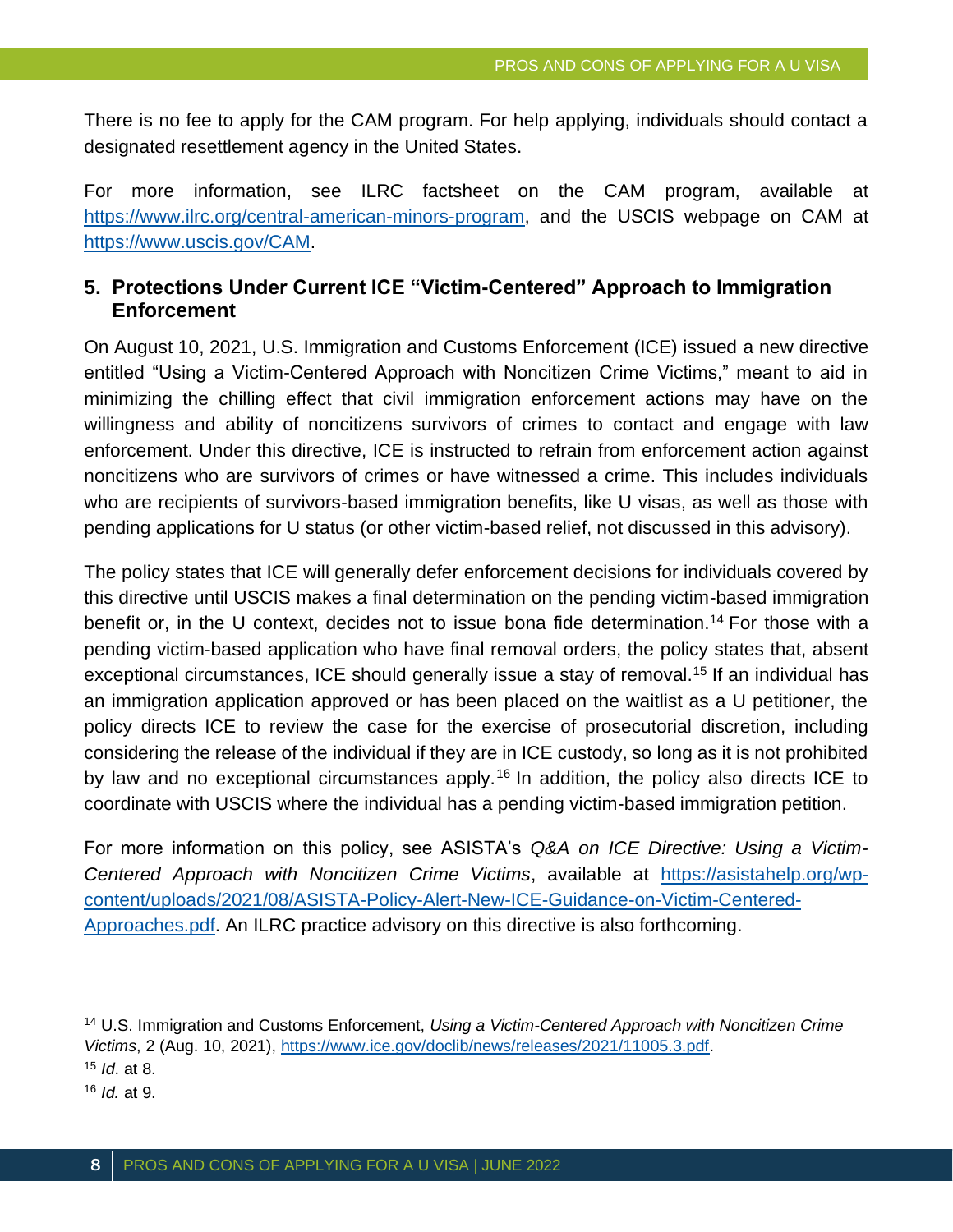#### **6. Ability to Maintain DACA While Also Being Granted Deferred Action through the U Process**

Up until very recently, another consideration when deciding whether to apply for a U visa was USCIS's position that it could not grant two forms of deferred action. This affected individuals with Deferred Action for Childhood Arrivals (DACA) who were also eligible for a U visa. In general, an individual can apply for multiple forms of immigration relief if they qualify for them. However, because USCIS took the position that individuals could not hold two types of deferred action and DACA results in a two-year grant of deferred action (as well as employment authorization), meanwhile the U waitlist and U BFD result in a four-year grant of deferred action, someone who already had DACA might not want to apply for a U visa since once they got deferred action through the U visa, they would not be able to renew their DACA. This was especially problematic for those who wanted to travel abroad since only DACA, and not the U visa, allows for an application for advance parole travel permission.

Recently, USCIS seems to have changed its position. Beginning in April 2021 it appears that USCIS is no longer denying DACA renewals on the basis that the individual already has deferred action through the U waitlist or U BFD. This means individuals with DACA can now also apply for a U visa without worrying that they will be unable to renew their DACA later.

#### **"Admission" for 245(a) Adjustment Purposes, Enabling Someone to Adjust Sooner with a Family Petition: No Longer a "Pro"?**

Based on an unpublished Board of Immigration Appeals decision,<sup>17</sup> for at least the last several years a grant of U nonimmigrant status has been treated as an "admission" for adjustment purposes under INA § 245(a), the general adjustment of status provision. This meant that individuals with another basis to adjust such as a family petition could apply for adjustment sooner than through the U-specific adjustment provision at INA § 245(m), which requires an applicant to have had U nonimmigrant status for a minimum of three years first, among other requirements.<sup>18</sup> Countless adjustments have been filed and approved using this reasoning. More recently, however, dicta in the U.S. Supreme Court decision *Sanchez v. Mayorkas* has called into question whether a grant of U status is an "admission" for adjustment purposes.<sup>19</sup> In light of the *Sanchez* case, USCIS has been holding these cases in abeyance while they await

<sup>17</sup> *Alejando Garnica Silva*, A098 269 615 (BIA June 29, 2017).

<sup>&</sup>lt;sup>18</sup> It is also important to note, however, that U applicants applying to adjust under § 245(a) rather than § 245(m) are subject to all the grounds of inadmissibility, rather than just § 212(a)(3)(E), and thus adjusting under the general adjustment of status provision may not be a great option for those with other inadmissibility issues, especially ones for which no waiver is available.

<sup>19</sup> *See Sanchez v. Mayorkas*, 141 S. Ct. 1809, 1814 (2021).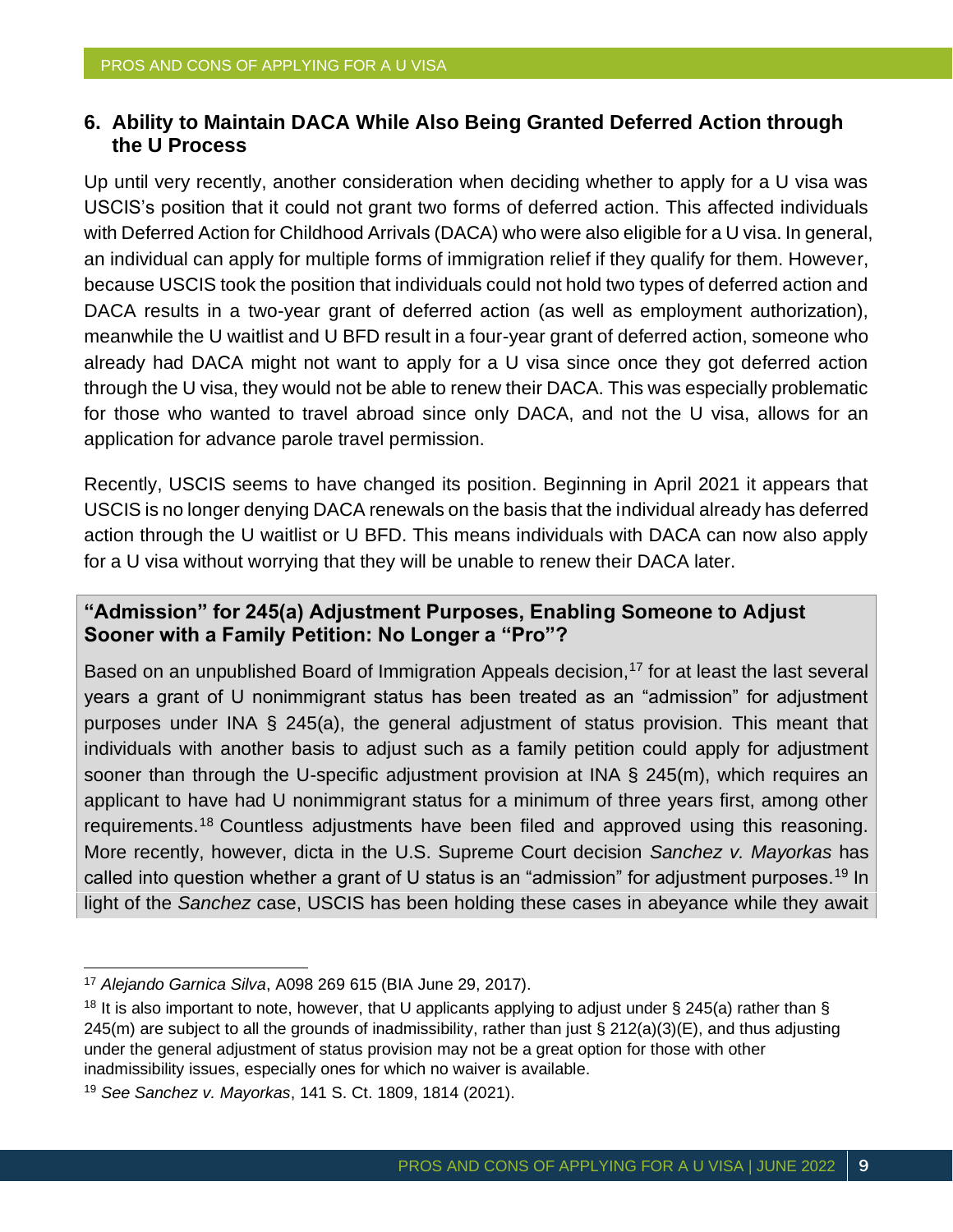further guidance. However, there have been a few recent reports of approvals in these types of cases.

## **III. "Cons" of Applying for a U Visa: Considerations When Submitting a U Visa Petition**

As discussed above, the U visa gives some individuals the possibility to seek immigration relief despite complicated immigration histories and contact with the criminal legal system. Further, collateral benefits like work permission and deferred action through the BFD process, eligibility for state public benefits, and qualifying for CAM add to the advantages of submitting a U visa application, apart from what you directly get if your U visa application is ultimately granted.

On the other hand, it is nonetheless important to understand the potential pitfalls of applying for a U visa due to the very long adjudication time, which can span changes in presidential administrations with corresponding changes in enforcement priorities and other policies, especially since the U visa is so discretionary. All this can leave applicants vulnerable to more harsh consequences if their U visa petition is denied (and potentially a greater likelihood of denial, if adjudication trends also become less favorable).

## **A. Long Processing Times**

Currently there are over 200,000 U visa petitions waiting to be adjudicated and every year many more applications are approved than the 10,000 cap. A U visa application submitted today will most likely not be granted full U status for many years. Further, time spent on the U waitlist or with U BFD does not count towards the three years required to then apply for a green card based on having a U visa.

In the 2021 fiscal year report, USCIS reported that from 2016 to 2020, petitioners saw an increase of wait time from 10 months to almost four years to be placed on the waitlist. In addition a wait of around 10 months in Fiscal Year 2016 from receipt of a U visa petition until placement on the waitlist, the time from waitlist placement until final adjudication at that time was 17.3 months. This drastically increased by the fourth quarter of Fiscal Year 2020, where average processing times for receipt notice of a U visa petition until placement on the waitlist grew to 50.9 months and the processing time from waitlist placement until final adjudication was 10 months.<sup>20</sup> In actuality, this wait is even longer, since USCIS began to review and issue BFD for those applications not yet placed on the waitlist, starting with petitions filed in late 2016.

<sup>20</sup> Department of Homeland Security, *Humanitarian Petitions: U Visa Processing Times*, Aug. 12, 2021 Fiscal Year 2021 Report to Congress at 4, [https://www.uscis.gov/sites/default/files/document/reports/USCIS-](https://www.uscis.gov/sites/default/files/document/reports/USCIS-Humanitarian-Petitions.pdf)[Humanitarian-Petitions.pdf.](https://www.uscis.gov/sites/default/files/document/reports/USCIS-Humanitarian-Petitions.pdf)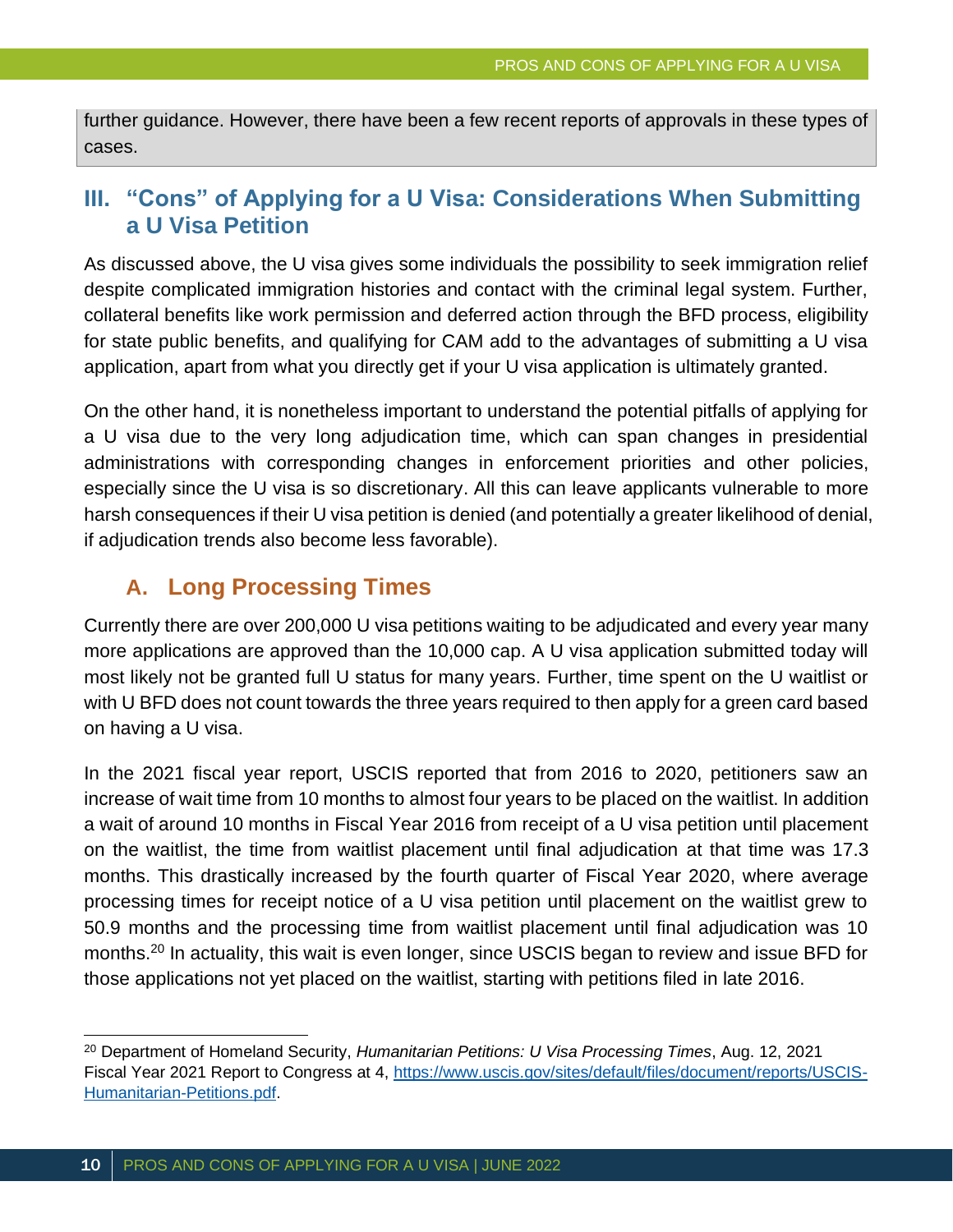Prior to the BFD process, individuals waiting to be placed on the waitlist did not have protection from deportation or access to work authorization. This often meant that individuals with pending U visa petitions had to wait on average four years—and often even longer—to receive a benefit under the U visa process. While the BFD process is supposed to address this issue by offering protection and benefits sooner to petitioners, it is unclear how rapidly this process will move. It was last reported that USCIS was issuing BFD grants for cases filed at the beginning of 2017. In addition, the BFD process will not cover all U petitioners and can leave out many petitioners who have a criminal record. For the individuals who are left out, they will need to wait for the regular U visa waitlist process to receive work authorization and protection from deportation.

## **B. Subject to Potentially Changing Enforcement Priorities and Other Policies**

The long wait for any kind of protection (and work authorization) through the U visa process means that applicants are also vulnerable to changing enforcement priorities and adjudication trends while they wait. For instance, individuals who submitted their U visa petitions during the Obama administration, which generally would not refer to removal proceedings those whose U petitions were denied, might have had their U application decided during the Trump administration, which applied its immigration court referral policy much more broadly. During the Trump administration, anyone whose application for immigration relief was denied and who lacked lawful status at time of denial could be referred to removal proceedings. Thus, an applicant might try to weigh the risk at the time they submit their application but have no way of knowing the risk when their application is adjudicated many years later.

Additionally, other policies might change during the long wait for a decision on a U visa application. During the Trump administration, for example, USCIS temporarily changed its Request for Evidence (RFE) and Notice of Intent to Deny (NOID) policy, so that applications lacking certain evidence might be denied without first giving the applicant an opportunity to fix the problem by submitting additional evidence. This policy (which applied to all applications decided by USCIS, not just U visa petitions) has since been rescinded by the Biden administration. Although the current administration has implemented more "friendly" immigration policies, such as the "victim-centered" ICE directive mentioned above, it is important to note that they can change again with a change in administration. Unfortunately, unless the U visa cap is increased and the backlog is significantly reduced, this indeterminate risk calculus will continue to be a factor when deciding whether to submit a U visa application.

## **IV. Conclusion**

A U visa provides many benefits, including a pathway to a green card, the ability to help family members, and the possibility to overcome inadmissibility issues that would disqualify a person